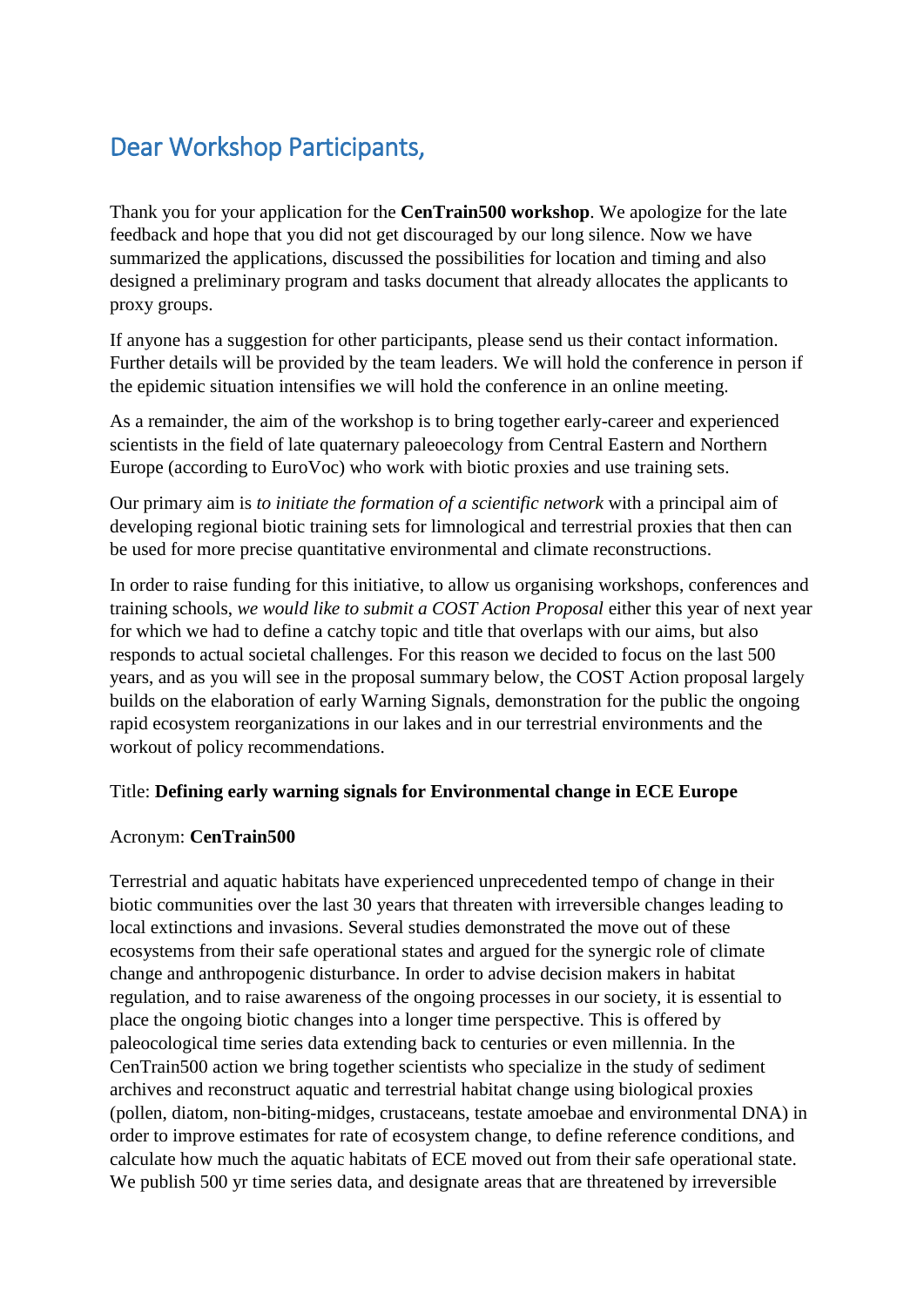ecosystem transformation. We publicize our data using online maps, develop action plans to revert habitats to safe operational states. We produce land cover change maps to demonstrate the connectivity of terrestrial and aquatic habitat changes and develop regional training sets to increase the accuracy of quantitative reconstructions. We also train researchers to use novel eDNA techniques and demonstrate the usefulness of the method.

## *The proposed time of the workshop is 11-13 November (Thursday to Saturday)*

Group breakdown:

- 1 Pollen group
- 2 Chironomidae group
- 3. Cladocera group
- 4. Diatom Group
- 5. Peatland group testate amoebae, plant macrofossils

#### **Conference location:**

Centre for Ecological Research, Institute of Aquatic Ecology

Hungary 1113 Budapest, Karolina street 29.

# **Proposed PROGRAM:**

*11 November - Thursday*

11.00-12.00 am – Opening talks

Magyari et al: Short introduction to the aims, proposed workshop structure, state of the art with the Cost Action proposal

Miklós Bálint: How to integrate eDNA research with classical taxonomy-based paleoecological research?

12.00 - 13.00 Lunch break

13.00-15.00 Group breakdown with talks

15.00-15.30 Coffeee break

15.30-18.00 Group task 1

*12 November - Friday*

9.00-11.00 Group task 2

11.00-11.30 Coffeee break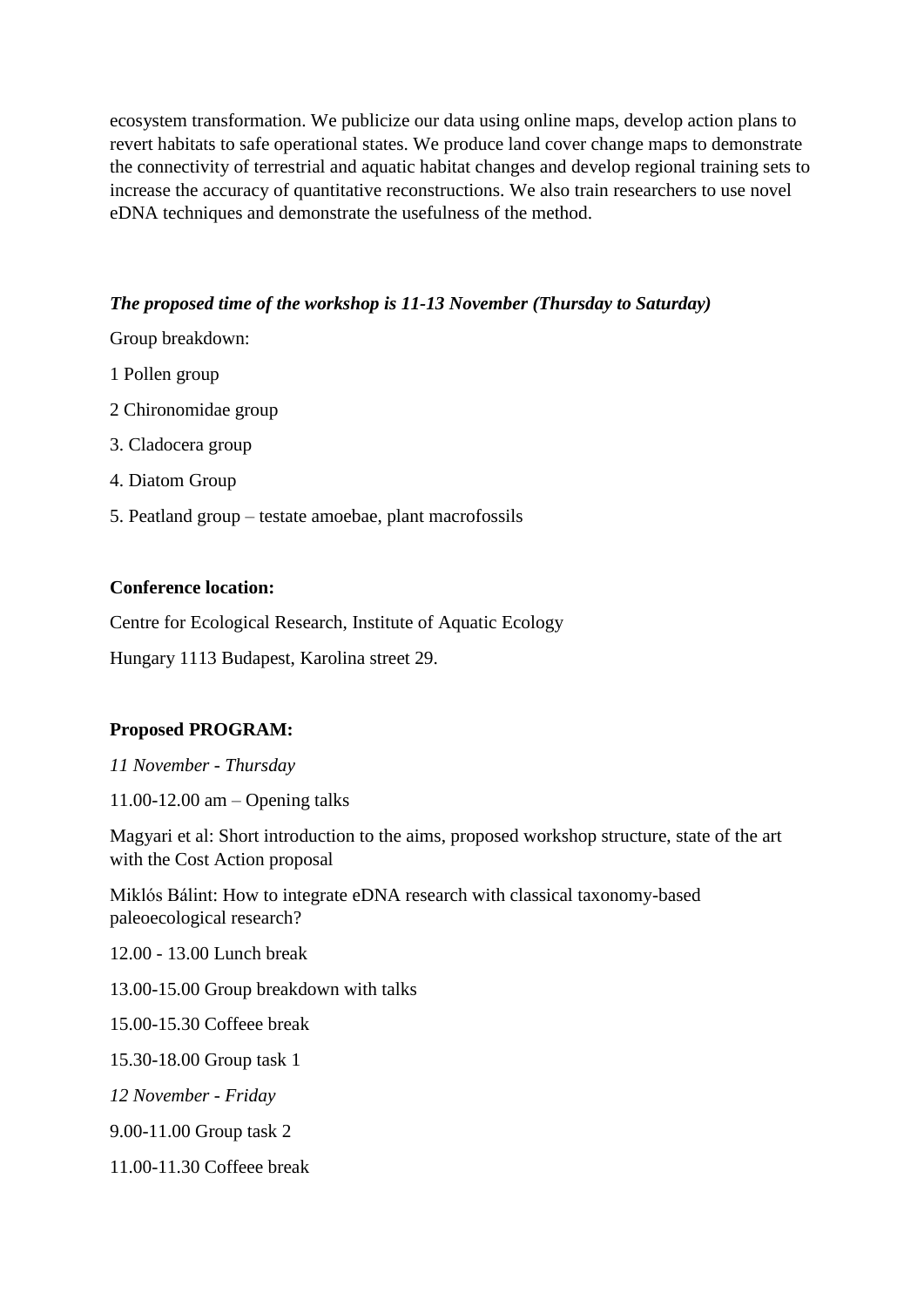11.30-13.30 Group task 3 13.30-14.30 Lunch break 14.30-16.30 Presentation of group task results and general discussion 16.30-17.00 Coffee break 17.00-18.00 Presentation of group task results and general discussion *13 November* 9.00-17.00 Taxonomic identifications – harmonizing the identification of fossils in groups

+ COST Action project application discussion

# **Pollen section – group leader: Enikő Magyari**

Dear Pollen Specialists, Dear Pollen Analysts,

Thank you for your interest in the CenTrain500 workshop, and apologies for our late response to your applications

As we described in our mission letter, the aim of the CenTrain500 workshop is to bring together paleoecologists who work in EC Europe and initiate the launch of a regional project that focuses both on aquatic and terrestrial ecosystem changes in this region over the last 500 years. One principal aim of the initiative is to build regional training sets for biotic proxy based quantitative environmental and climate reconstructions that is much needed for several limnological proxies (particularly diatom, chironomids, cladocera, testateae amoebae). In this context the pollen based quantitative reconstructions use a much larger scale training set for climate reconstruction, so our group would have a different job.

The way we can help this project most is to collect existing and currently analysed short sediment core pollen records that were dated by 210Pb – 137Cs and have thus a secure chronology for the last 150-200 years and less secure, but extrapolated timescale down to about 500 years.

The countries we would like to focus on are all characterised by similar political histories: socialist countries with strong centralised agriculture (collective farming) mostly using artificial fertilizers intensively which was then abandoned for a short period after the collapse of socialism and intensified again with the emergence of private economies. Our job is to examine the existing pollen productivity estimates from our region and using these estimates use these sequences for regional land cover reconstruction for the last 500 yr.

A secondary aim or possibility is to join the biotic limnological proxy initiatives by collecting and amending the European Modern Pollen Database (EMPD) with additional samples from EC Europe focusing on both agricultural land and near-natural habitats. This dataset could then be used for full Holocene pollen based climate reconstruction (only near-natural habitat surface samples) that have generally several biases, but a regionally focused study with careful selection of the training set samples might be a useful addition to the existing studies.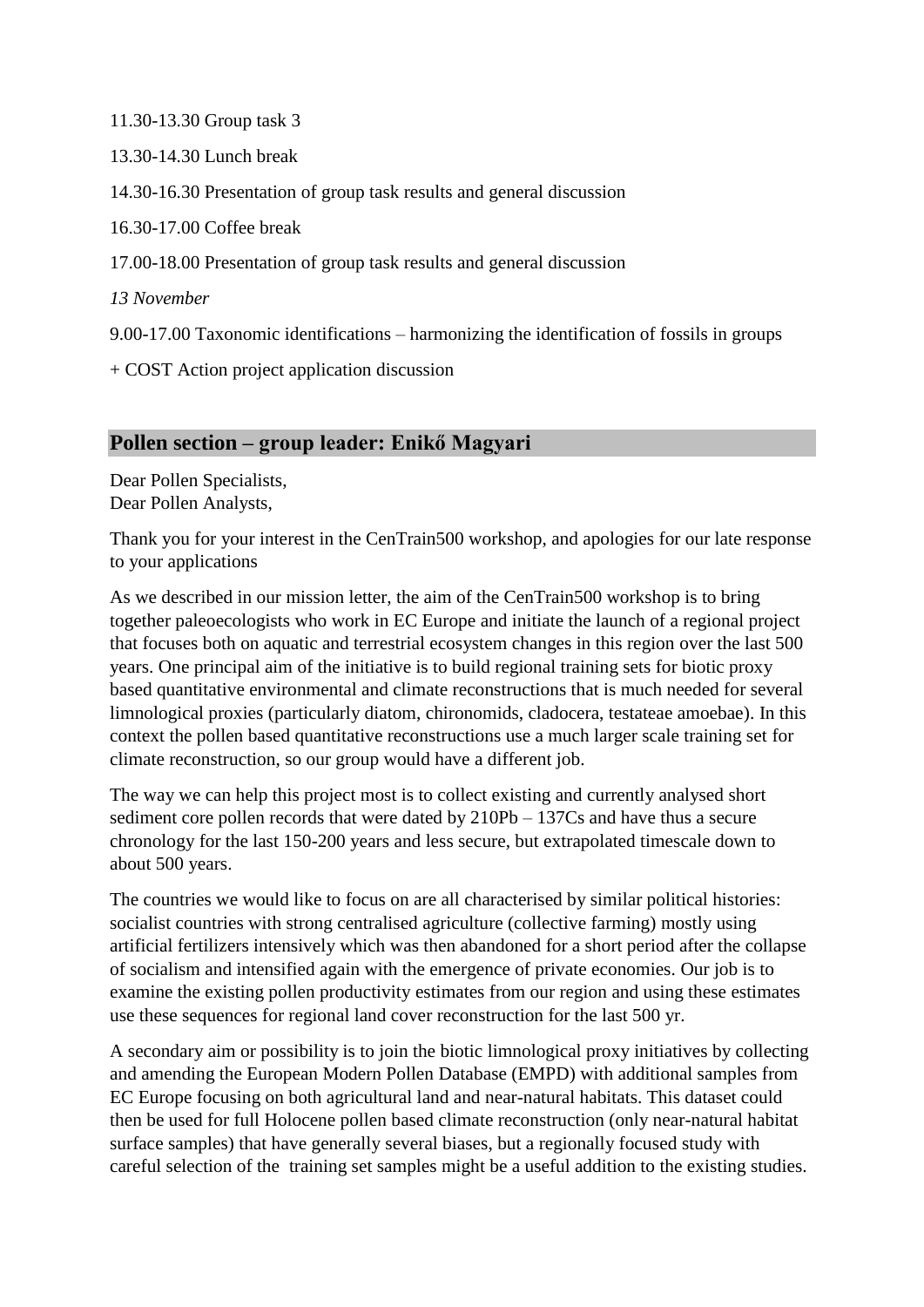Before we decide on the suggested contributions, I would like to ask you opinion on these questions.

If you agree in these two aims than I have the following suggestion for the workshop.

Group tasks:

- 1. **start collecting georeferenced surface pollen samples from EC Europe** in a database, start the procedure at the workshop, design database metadata and sample input format, draft letter to invite submission of data, mention in the letter the COST Action proposal, possibility to join
- 2. **start collecting high resolution existing pollen records covering the last 500 yr in EC Europe**, discuss and consider the involvement of non 210Pb dates (14C dated) records, design database metadata and sample input format, draft letter to invite submission of data, mention in the letter the COST Action proposal, possibility to join
- 3. **discuss available pollen productivity estimates** to be used in the land cover reconstructions, chose and feed PPEs and other necessary data to a database available for project participants
- 4. **Describe** in 1-2 pages what are **the expected results**, what the 500 yr land cover reconstruction can add to the limnological bitoc proxy bases reconstructions on rapid ecosystem reorganisation, early Warning signals (move out from the safe operational state, stable state)

We also encourage you to **deliver a talk** related to the above mentioned topics. Please, indicate in your response if you are willing to give a talk, and send a provisional title.

# **Chironomid section – group leader: Ladislav Hamerlik**

Dear Chironomid Specialists,

Thank you very much for the positive answers to the workshop. **The workshop will be held from November 11-13.** The aim of the workshop is to bring together early-career and experienced scientists in the field of long-term paleoecology from Central Eastern and Northern Europe (according to EuroVoc) who work with sub-fossils chironomids proxies and use training sets. Our aim is to initiate the development of regional training sets and quantitative reconstructions for climate (temperature) and environmental change reconstruction using chironomids proxies.

The aim of the workshop is to discuss available datasets and prepare for the submission of a Cost Action (European Cooperation in Science and Technology) project proposal. Cost Actions are dedicated to networking activities for European researchers across all scientific disciplines and involve 38 (+1) COST Countries. In scope of the cost action project we would like to focus on last 500 year quantitative July air temperature reconstructions in alpine and lowland lakes from the study region. During the workshop our task will be to discuss the proposal and receive your suggestions for its finalization.

# **The program of the section**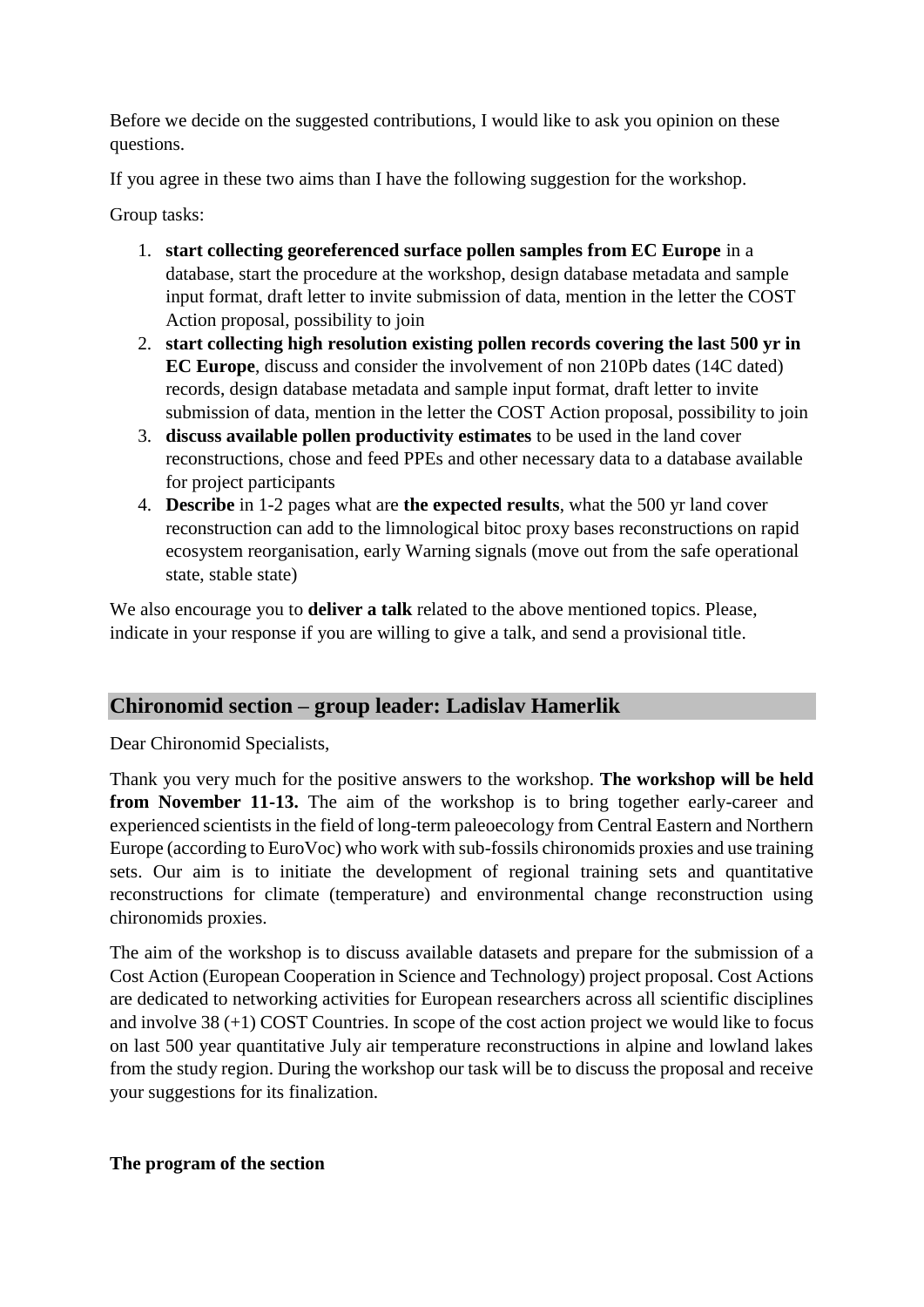# **11 November - Thursday**

13.00-15.00 Group breakdown with talks

15.00-15.30 Coffee break

15.30-18.00 Group task 1

## **Presentations**

The aim of the lectures is primarily to look at what databases are available from your region. Highlight how you took the surface samples, what tools you used for it. How many samples were taken, from which lakes, from what altitudes (maps). To these samples, you assign temperature values (grid cell (resolution), measured meteorological data, how many years you average, e.g., 1990-2020). In addition to the surface samples, please give details on the hydrochemical measurements made and the method/equipment used. Please, show on your slides how many short cores are available in your country /region in addition to the surface samples (for the last 200-500 years). What proxy analyses were performed on these core, and what quantitative reconstructions were made, if any The primary goal of the workshop is to show the present days warming by quantitative temperature reconstruction, so it is very important to gather what calibration databases are available on a regional scale along the northsouth extent of the Carpathians and how uniformly they are built. After the lectures, we discuss the methodology homogenization.

# **Group task 1**

Developing a uniform methodology for meteorological data acquisition for the surface samples (time period for averaging, meteorological stations, surface sample minimum count)

# **12 November - Friday**

9.00-11.00 Group task 2

11.00-11.30 Coffeee break

11.30-13.30 Group task 3

13.30-14.30 Lunch break

# **Group task 2**

Start collecting georeferenced surface chiro samples from EC Europe in a database, start the procedure, design database metadata and sample input format, draft letter to invite submission of data, mention in the letter the COST Action proposal, possibility to join

# **Group task 3**

Start collecting high resolution existing chironomid records covering the last 500 yr in EC Europe, discuss and consider the involvement of non 210Pb dates (14C dated) records, design database metadata and sample input format, draft letter to invite submission of data, mention in the letter the COST Action proposal, possibility to join

14.30-16.30 Presentation of group task results and general discussion

16.30-17.00 Coffee break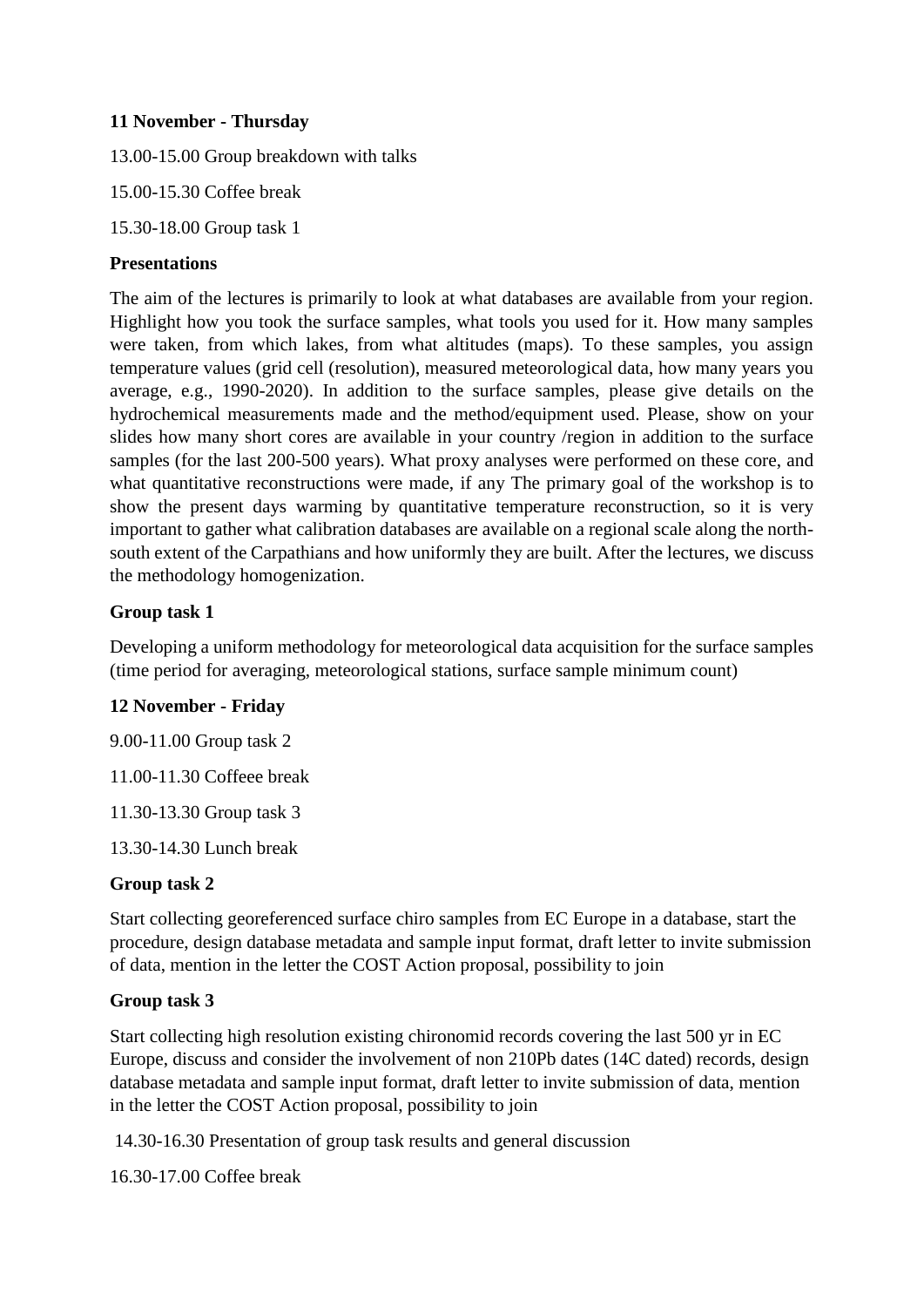# 17.00-18.00 Presentation of group task results and general discussion

# **13 November - Saturday**

9.00-17.00 Taxonomic identifications – harmonizing the identification of fossils in groups, COST Action project application

# Taxonomic study

Due to the completion of the unified calibration database, we consider it very important to discuss the methodology of taxonomic determination. Please, describe what keys you use for the identification, tell us your opinions about the general problems and difficulties of the identidication. Please, bring slides with you to look at and discuss these together. If you have a species that you cannot identify or find it difficult to classify in one of the species types, please bring it with you. This day would be largely devoted to homogenizing the decision-making methodology and solving problems.

#### **November 13.**

# COST Action project

After discussing the main problems, we consider it important to discuss and assign the tasks related to the application. We need to discuss the timing and structure of the application. We need to designate a coordinator and who will take on what role. We also consider it important to involve PhD students and young researchers in the project, as everyone needs to be involved in standardizing the database and making decisions. Discuss the organization of further workshops as a continuation of the cooperation.

# **Diatom section -– group leader: Krisztina Buczkó – Zlato Levkov**

Dear Diatom Specialists,

Siliceous algae (diatoms and Chrysophyceae cysts) are exellent biotic proxies in quantitative climate recontruction – old tool/new challenge.

Evidence for the effects of climatic change and anthropogenic disturbances on biodiversity at global scale is now unequivocal. Among the affected ecosystems, freshwater habitats proved to be particularly vulnerable to current climatic patterns. Habitat destruction, over-exploitation, water pollution, hydromorphological modifications, biological invasion and climate change are the main drivers of declining biota diversity. Many studies have proved, that diatoms are useful indicators for several environmental modifications, such as acidification, nutrient enrichment, variance in water temperature, conductivity (Rimet and Bouchez, 2012). As it, diatoms are one of the most valuable biotic proxy in quantitative climate reconstruction.

The main aims of our 3-days long meeting are to get closer the approaches in paleoecological reconstructions. The most often used methods apply the species richness and diversity metrics based on taxa as taxonomic units. However, this species diversity-centred approach has limitations since it requires a high level of taxonomic expertise and misidentifications are common. In diatom research two new lines are drawing out: (i) studies focusing on trait-based,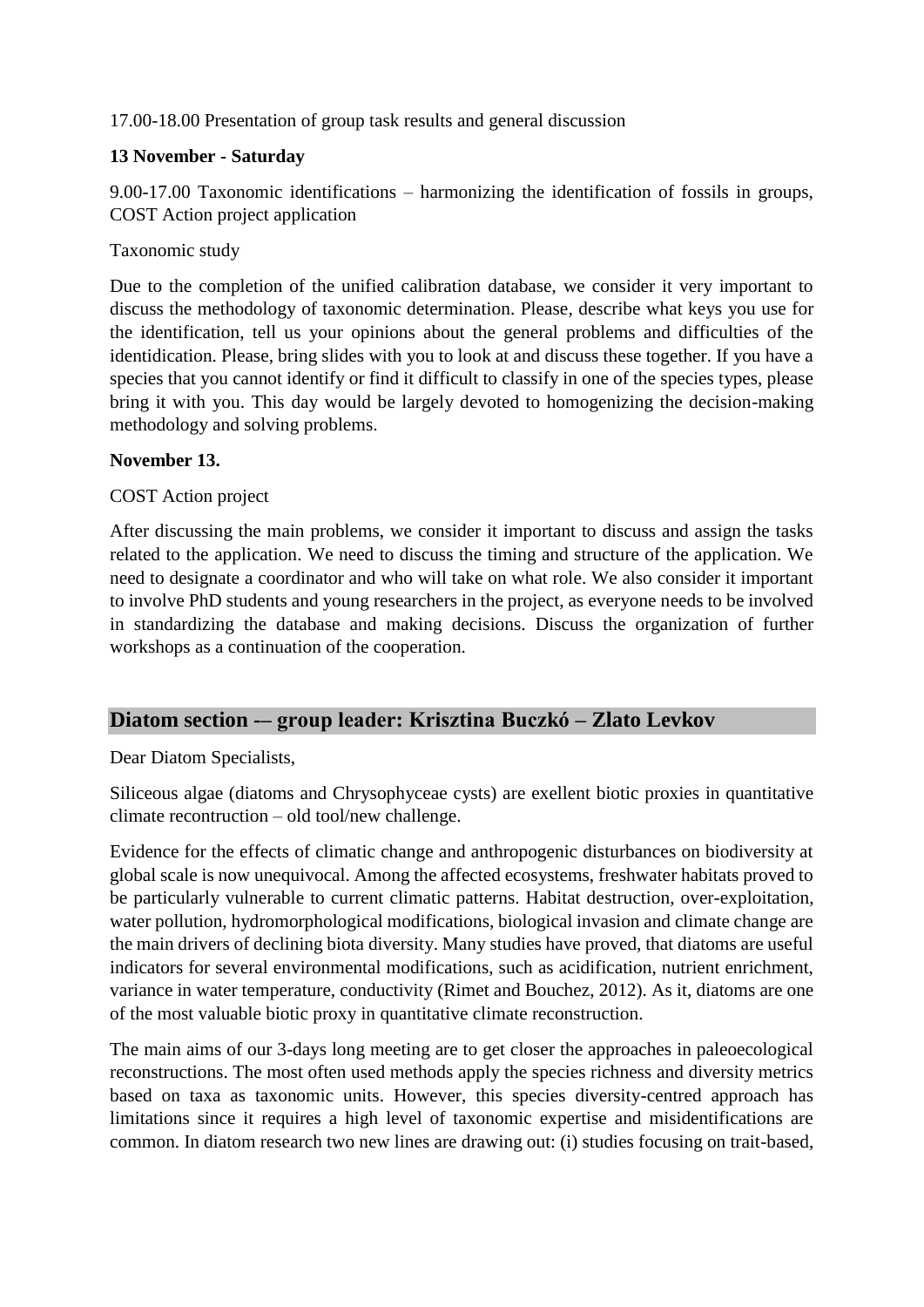functional approaches and studies using DNA-based community analyses (calculating truephylogenetic diversity).

During the workshop we offer some taxonomical training for harmonising the identification, for improving the taxonomical tools of participants. We suggest to take pictures about your unknown diatoms, and let's discuss them together. Please, do not forget to take the slides with you, sometimes the pictures are not enough.

Use trait-based approaches in R environment are also the part the meeting (with help and supervising by János Korponai).

One of the main aims is to estimate the number of high-resolution diatom record available in our region (EC Europe, former socialist countries). The mountain lakes received more attention, but not exclusively. We ask the participants to make a compilation about the published data about the cores on which diatom analyses made from their own country. Searching the general trends in diatom responses in our lakes are the focus of the meeting.

Miklós Bálint with Kálmán Tapolczai will introduce us DNA-based community analyses. The new method revolutionizes biodiversity surveys and becoming an essential tool in paleolimnology.

# **The program of the section**

#### **11 November - Thursday**

13.00-15.00 Group breakdown with talks

15.00-15.30 Coffee break

15.30-18.00 Group task 1

#### **Presentations**

For the operative function of our group, we ask the participants to prepare an overview about the published diatom records focusing on the last 500 years from own countries. The best solution if you make a presentation or a review about these cores, including info about the other proxies. Please, do not get discouraged! If you have no time/or possibility for this, we will do it together! After the introductory summaries, using these available data, we are going to survey the species pool, with special consideration of the rare, oligotraphentic taxa that are underrepresented in the common identification books (Lange-Bertalot et al. 2017) and tools (OMNIDIA) and database (Rimet et Bouchez 2012). Harmonising the taxonomy of taxa is the first essential step for improving the diatom-based quantitative reconstructions.

The next step we are going to discuss, is about the usable (recent) local databases. In the case of diatoms, the countries usually have large databases of "surface samples" as a consequences of Water Framework Directives demands, but these samples can be only restrictedly used for reconstruction because of the different species tools. The conceptional database building for the forthcoming 3-4 years is the aim of our section meeting.

The primary goal of the workshop is to show the present days trophic changes in lake stratigraphies and maybe the saprobic status of lakes by quantitative reconstruction.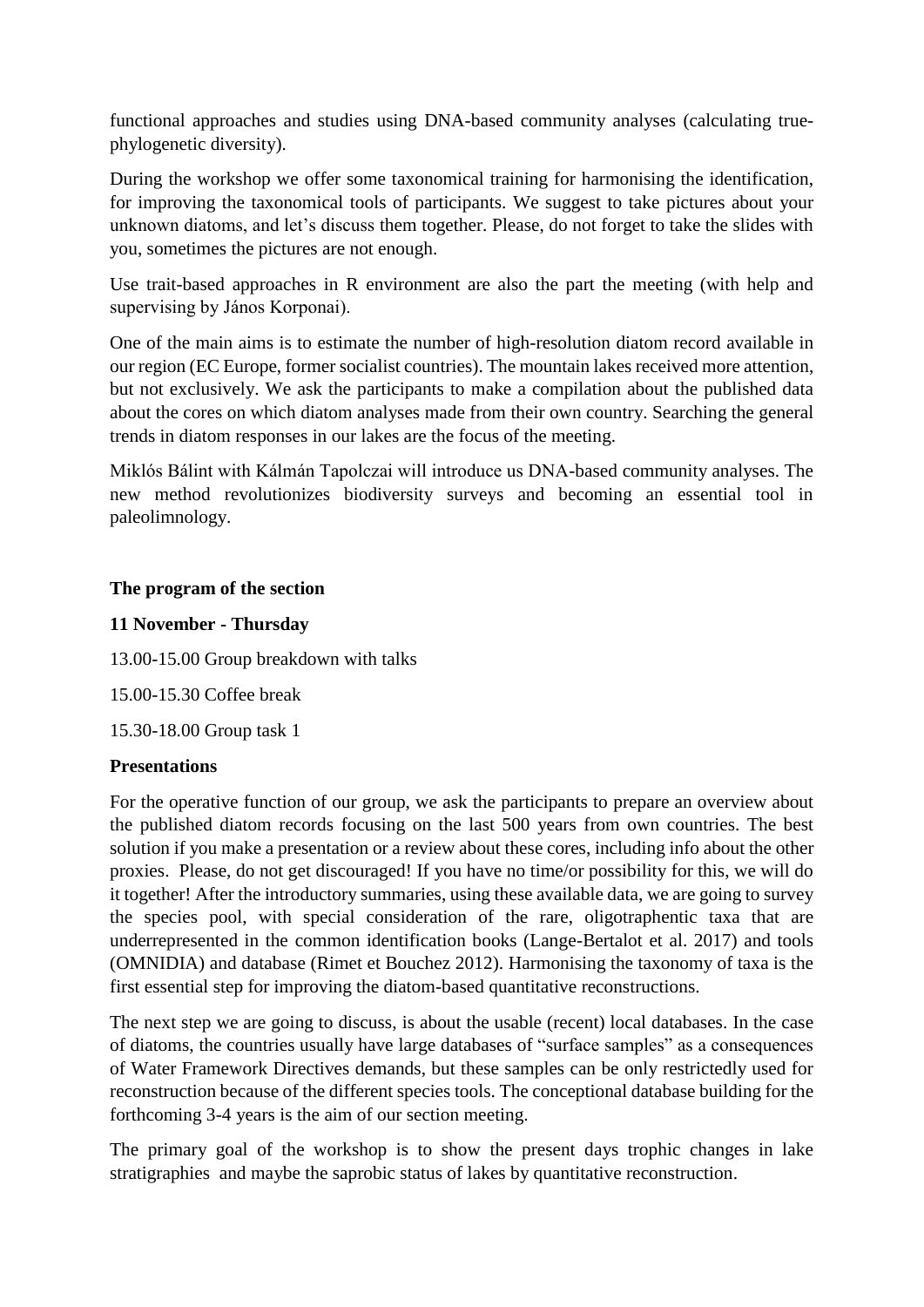# **Group task 1**

Developing a uniform methodology for chemical and meteorological data acquisition for the surface samples (time period for averaging, meteorological stations, surface sample minimum count), pH, dissolved oxygen, water temperature profiles, nutrient concentration measurements

# **12 November - Friday**

9.00-11.00 Group task 2

11.00-11.30 Coffeee break

11.30-13.30 Group task 3

13.30-14.30 Lunch break

# **Group task 2**

**Start collecting georeferenced surface diatom samples from EC Europe** in a database, start the procedure at the workshop, design database metadata and sample input format, draft letter to invite submission of data, mention in the letter the COST Action proposal, possibility to join

# **Group task 3**

**Start collecting high resolution existing diatom records covering the last 500 yr in EC Europe**, discuss and consider the involvement of non 210Pb dates (14C dated) records, design database metadata and sample input format, draft letter to invite submission of data, mention in the letter the COST Action proposal, possibility to join

14.30-16.30 Presentation of group task results and general discussion

16.30-17.00 Coffee break

17.00-18.00 Presentation of group task results and general discussion

# **13 November - Saturday**

9.00-17.00 Taxonomic identifications – harmonizing the identification of diatom fossils in groups, COST Action project application

# **Cladocera section - – group leader: János Korponai or Magdalena Suchora**

Dear Fossil Cladocera Specialists,

In agreement with the aim of the meeting, "Cladoceran group" will formulate how "centraleuropean cladoceran" training set is used for the aquatic ecosystem changes for the last 200- 500 years in this region. Since cladocerans occupy the central position of trophic structures of ecosystems thus changes in their taxonomic and functional compositions reflect the changes in trophic structure of the lakes (climate changes, changes in top-down and/or bottom-up control).

During the workshop we would discuss the focuses of action plan, and tools:

- Where we put the focus of the action plan: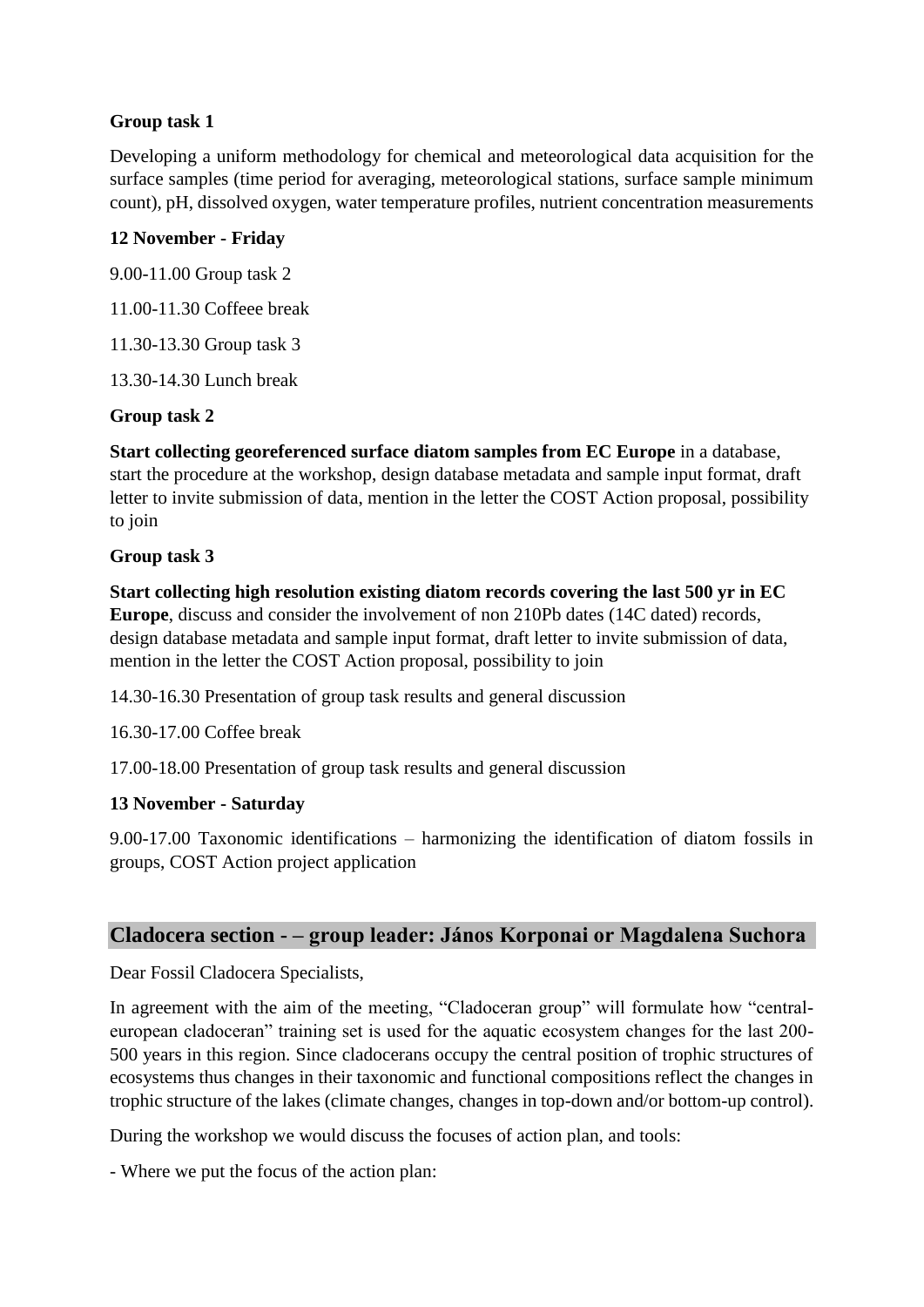- o How we can decouple the climate and human impacts
- o Tracking the effect of climate on the cladocerans: cold/high mountain lakes

o Tracking changes in trophic structures: top-down control needs fish data, while bottom-up control require phytoplankton data

- available cladoceran sets

- available cores for reconstructions
- expected results for presentation effect of the great acceleration.

#### **The program of the section**

#### **11 November - Thursday**

13.00-15.00 Group breakdown with talks

15.00-15.30 Coffee break

15.30-18.00 Group task 1

#### **Presentations**

The participants should present what they can contribute to the regional training set: present their cladoceran training sets, and cores on which quantitative reconstruction will be done; and brief summary of their environmental reconstruction works.

# **Group task 1**

Developing a uniform methodology for chemical and meteorological data acquisition for the surface samples (time period for averaging, meteorological stations, surface sample minimum count), pH, dissolved oxygen, water temperature profiles, nutrient concentration measurements

# **12 November - Friday**

9.00-11.00 Group task 2 11.00-11.30 Coffeee break

11.30-13.30 Group task 3

13.30-14.30 Lunch break

#### **Group task 2**

**Start collecting georeferenced surface cladocera samples from EC Europe** in a database, start the procedure at the workshop, design database metadata and sample input format, draft letter to invite submission of data, mention in the letter the COST Action proposal, possibility to join

# **Group task 3**

**Start collecting high resolution existing cladocera records covering the last 500 yr in EC Europe**, discuss and consider the involvement of non 210Pb dates (14C dated) records,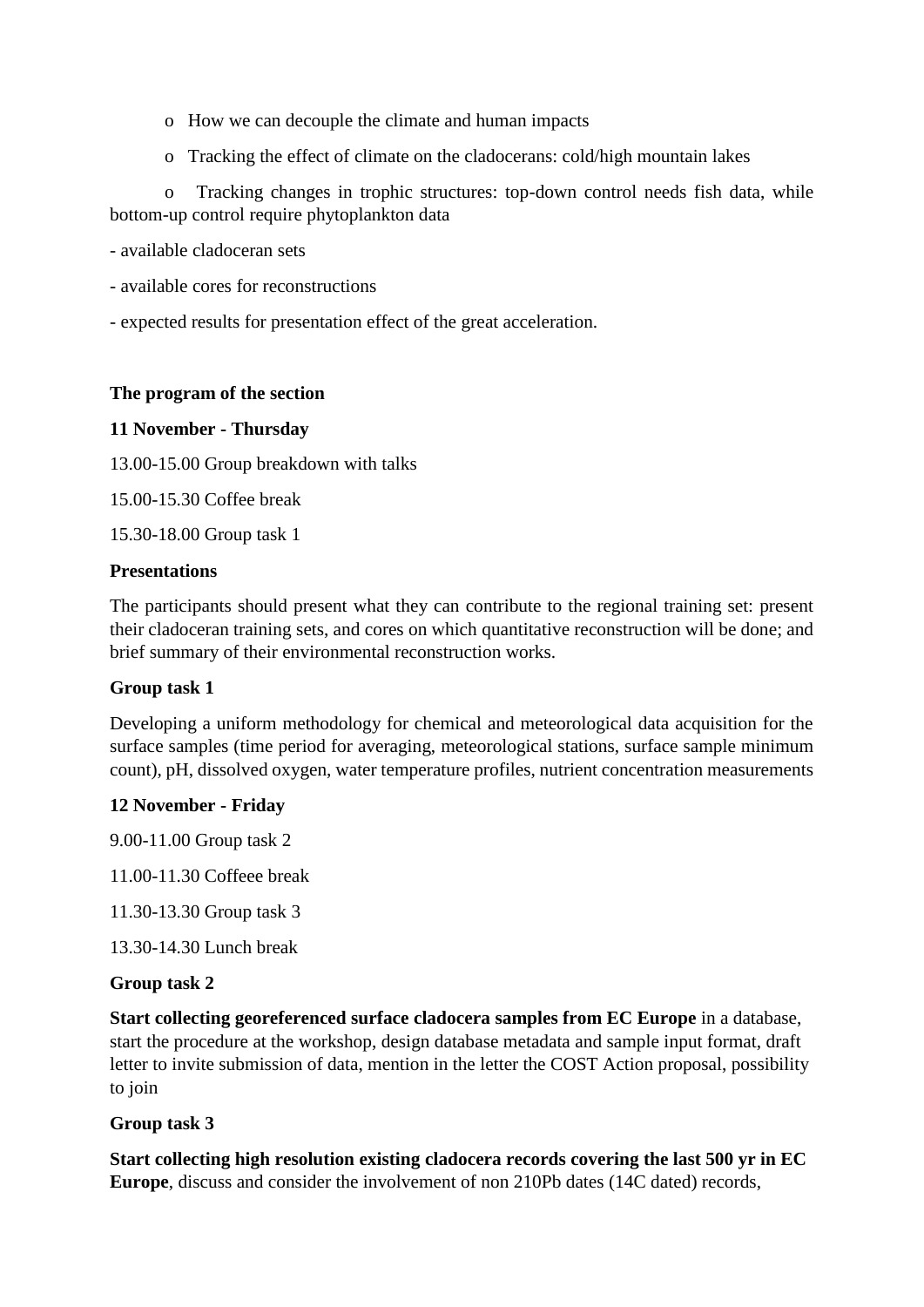design database metadata and sample input format, draft letter to invite submission of data, mention in the letter the COST Action proposal, possibility to join

14.30-16.30 Presentation of group task results and general discussion

16.30-17.00 Coffee break

17.00-18.00 Presentation of group task results and general discussion

#### **13 November - Saturday**

9.00-17.00 Taxonomic identifications – harmonizing the identification of cladocera fossils in groups, COST Action project application

#### **Some details about the Cost Actions**

<https://www.cost.eu/funding/how-to-get-funding/documents-guidelines/>

Proposals for new COST Actions shall be prepared by a network of proposers, represented by a Main Proposer, from at least seven (7) COST Full or Cooperating Members amongst which a minimum number shall be from COST Inclusiveness Target Countries as detailed in Annex I.

# MANAGEMENT OF A COST ACTION

The COST Action shall be governed by legal, ethical, contractual and administrative rules and principles in compliance with best scientific stewardship and the set of COST Rules. For each new COST Action a multilateral agreement, the Action MoU, shall be prepared on the basis of the approved proposal describing the Action's scientific and technological objectives and the added value of networking. The Action MoU shall be accepted by at least seven (7) different COST Full or Cooperating Members within the six months following the CSO approval of the Action. By accepting the MoU, a COST Member confirms that activities to be covered by the Action shall rely on research funding provided by national authorities or other sources. Accepting the MoU implies acceptance of the set of COST Implementation Rules. An **Action Management Committee** (Action MC) shall be responsible for the coordination and management of the Action activities. The Action MC shall be composed of representatives of **COST Members (maximum two MC Members per COST Full or Cooperating Member)**. The Action MC shall elect an **Action Chair** at its first meeting, who shall be responsible for coordinating the Action MC activities as well as an Action Vice-Chair. Other key leadership positions required for achievement of the Actions' objectives and the implementation of the networking tools shall be elected at the first possible opportunity. One of the key leadership positions in the Action management (e.g. **Action Chair, Vice-Chair, Working Group Leader, Grant Holder Scientific Representative, STSM Coordinator, Science Communication Manager**) shall be